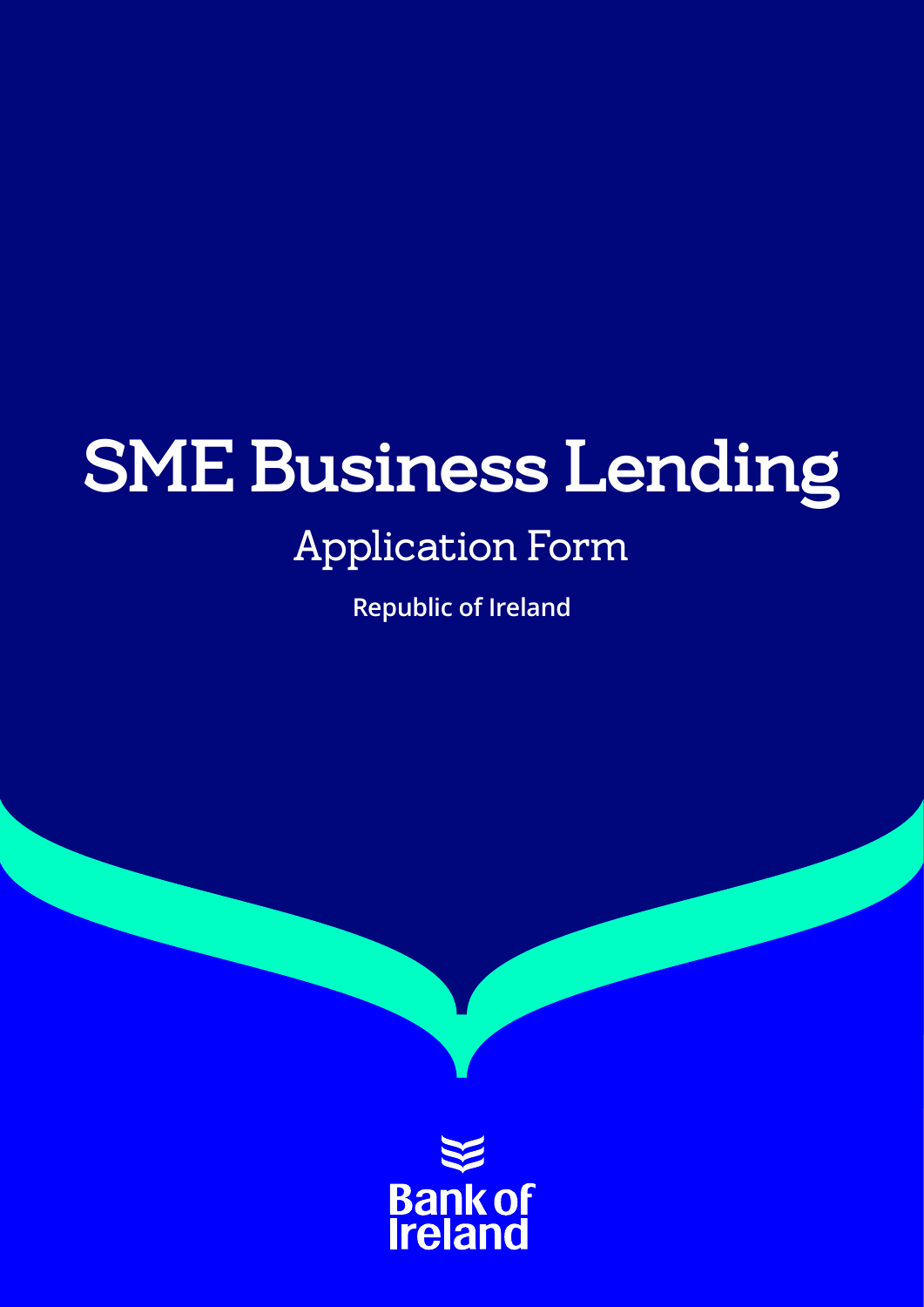#### **Notice**

Under the Credit Reporting Act 2013 lenders are required to provide personal and credit information for credit applications and credit agreements of €500 and above to the Central Credit Register. This information will be held on the Central Credit Register and may be used by other lenders when making decisions on your credit applications and credit agreements.

You are entitled to the following in relation to the Central Credit Register:

- Get a copy of your credit record from the Central Bank
- Correct any errors on your credit record
- Tell the Central Bank if you suspect you may have been impersonated
- Ask the Central Bank to add a short explanation written by you to your credit record

To learn more about the register, and your rights and duties under the Credit Reporting Act 2013, please see [centralcreditregister.ie](http://centralcreditregister.ie)

In order to provide you with a timely response and to allow us assess risk fairly and consistently, we may use automated decision making. If you do not agree with the result, you have the right to provide us with your point of view and have those decisions reviewed by a member of our team.

#### **Three easy steps to applying for business lending with Bank of Ireland**

- 1. Arrange a meeting with your Business Adviser at the branch
- 2. Complete the enclosed Application Form in full
- 3. Gather any additional supporting documentation or information that may be required by the Bank (Your Business Adviser will inform you if the Bank have any additional requirements)

#### **Definition of Small and Medium-sized Enterprises (SMEs)**

The SME Regulations apply to "micro, small and medium sized enterprises" and the SME Regulations define these enterprises as follows:

- "micro and small enterprise" means an enterprise which employs fewer than 50 persons and which has either or both of the following: (1) an annual turnover which does not exceed €10 million (2) an annual balance sheet total which does not exceed €10 million;
- "micro, small and medium-sized enterprise" means an enterprise which employs fewer than 250 persons and which has either or both of the following: (1) an annual turnover not exceeding €50 million (2) an annual balance sheet total not exceeding €43 million.

#### **Credit Application Assistance**

To help you with your request for credit, please refer to the following websites: [businessbanking.bankofireland.com/business-supports/guide-to-obtaining-credit](http://businessbanking.bankofireland.com/business-supports/guide-to-obtaining-credit)  [creditreview.ie/Publications.aspx](http://creditreview.ie)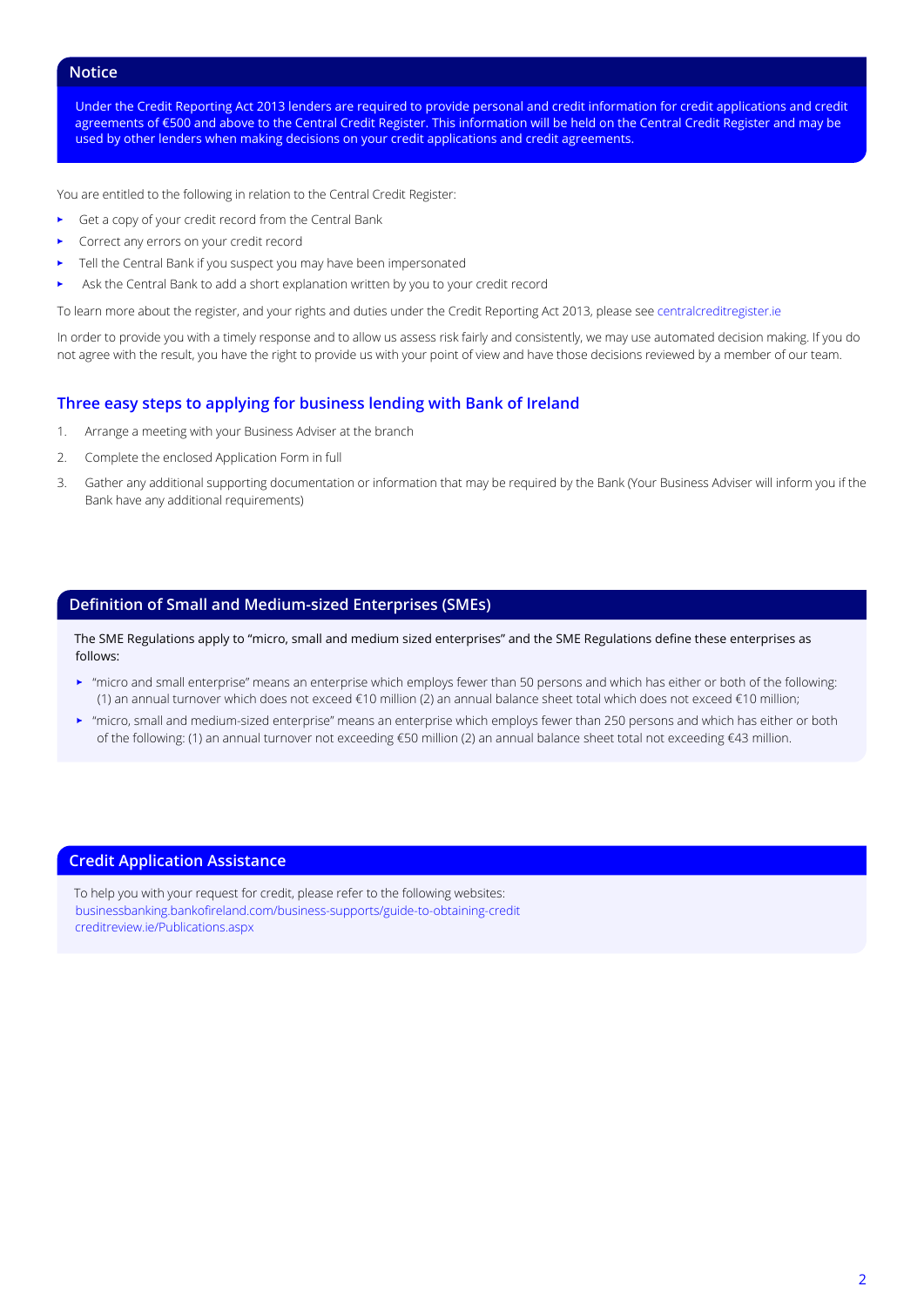### SME Business Lending Application Form

#### **Republic of Ireland**

PLEASE COMPLETE IN BLOCK CAPITALS

Thank you for your recent enquiry in relation to credit facilities. In order to progress your application you will need to arrange a meeting with your Bank of Ireland Business Adviser and complete this Business Lending Application Form. You can complete this form with the assistance of your Business Adviser during this meeting or with the help of a Business Professional.

Your Business Adviser will inform you of any further documentation that may be required to support your application. Your request for credit will be progressed when your Business Adviser has received these documents along with your signed Business Lending Application Form.

#### Section 1: Business Details

#### **Please tell us about your business. This information will assist us in providing a professional timely response.**

| <b>Business Name</b>                                                                                 |  | Company Registration No.          |                           |  |
|------------------------------------------------------------------------------------------------------|--|-----------------------------------|---------------------------|--|
| <b>Trading Name</b>                                                                                  |  | Company incorporated in (Country) |                           |  |
| <b>Business Address</b>                                                                              |  |                                   |                           |  |
|                                                                                                      |  |                                   |                           |  |
| Contact Person                                                                                       |  | Primary Business Activity         |                           |  |
| Email                                                                                                |  | In Business Since                 | Months<br>Years           |  |
| Telephone                                                                                            |  | <b>Customer Since</b>             | Months<br>Years           |  |
| Mobile                                                                                               |  | No. of Employees                  |                           |  |
| <b>Best Contact Time</b>                                                                             |  | <b>Business Premises Status</b>   | Owned<br>Rented<br>Leased |  |
| DAC (Designated Activity Co.)<br>Unlimited Co.<br>Sole Trader Co.<br>Ltd Co.<br><b>Business Type</b> |  |                                   |                           |  |
| Main Bank Account Details                                                                            |  |                                   |                           |  |
| Sort Code                                                                                            |  |                                   |                           |  |

#### **BUSINESS OWNERSHIP DETAILS**

**List the names of all individuals who ultimately own or control 25% or more of the shares or voting rights in the Company or otherwise exercises control over the management of the Company**

| Owner Name | Irish Resident<br>Director<br>Yes<br>Yes<br><b>No</b><br>No.      |
|------------|-------------------------------------------------------------------|
| Occupation | Date of Birth                                                     |
| Address    | Percentage Shareholding                                           |
| Owner Name | Irish Resident<br>Director<br>Yes<br>Yes<br><b>No</b><br>No       |
| Occupation | Date of Birth                                                     |
| Address    | Percentage Shareholding                                           |
| Owner Name | Irish Resident<br>Director<br>Yes<br>Yes<br>No.<br><b>No</b>      |
| Occupation | Date of Birth                                                     |
| Address    | Percentage Shareholding                                           |
| Owner Name | Irish Resident<br>Director<br>Yes<br>Yes<br>No<br>No <sub>1</sub> |
| Occupation | Date of Birth                                                     |
| Address    | Percentage Shareholding                                           |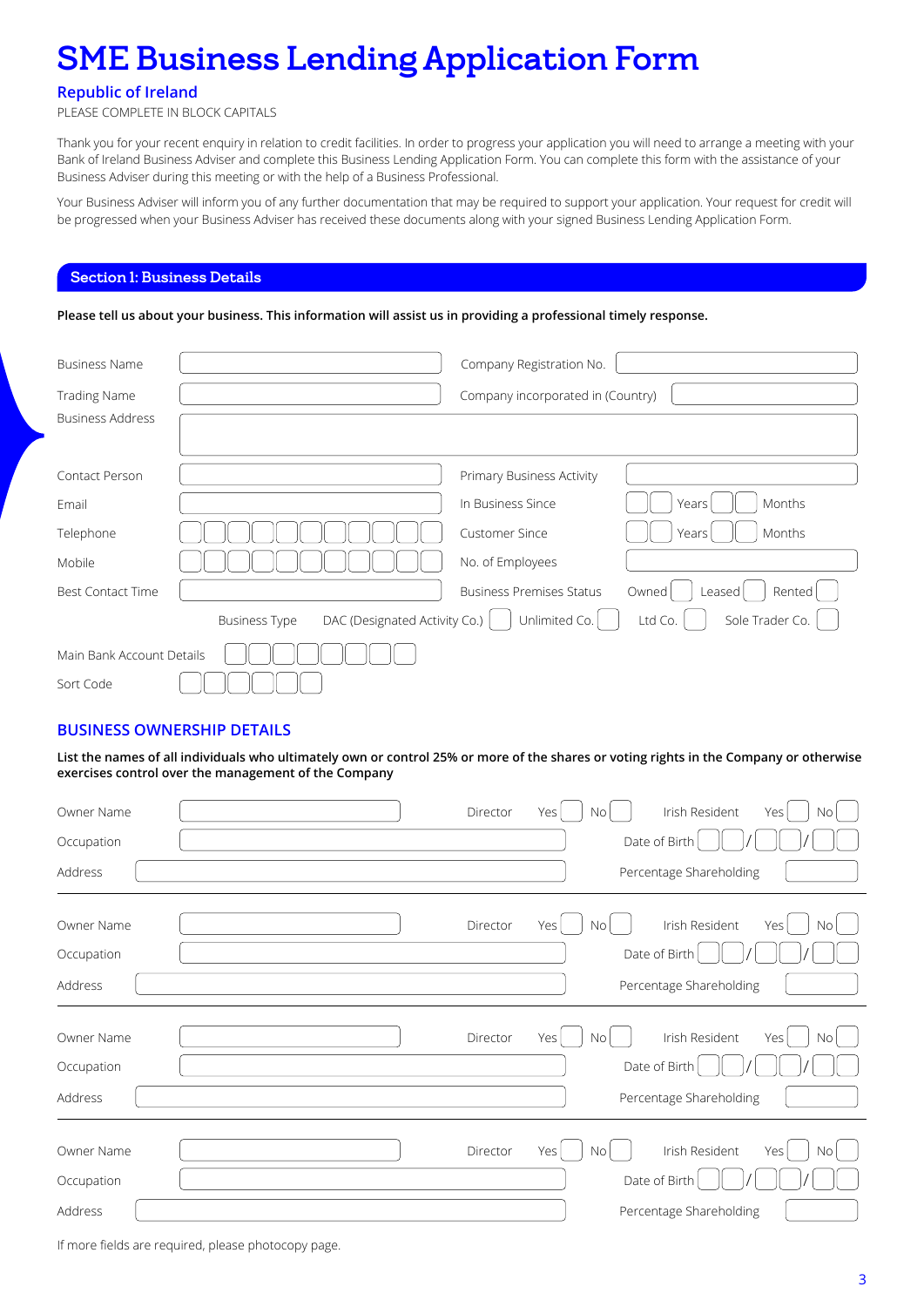#### Section 1: Business Details (Cond't)

**List below any corporate shareholder that ultimately owns or controls 10% or more of the shares or voting rights in this Company or otherwise exercises control over the management of this Company**

| Company Name   | % of shares owned in the Company                     |  |
|----------------|------------------------------------------------------|--|
| Registered No. |                                                      |  |
|                |                                                      |  |
| Company Name   | % of shares owned in the Company                     |  |
| Registered No. | (If more fields are required, please photocopy page) |  |

Are your beneficial owner details registered on the Central Register of Beneficial Ownership of Companies and Industrial and Provident Societies (RBO)?  $\Box$  No

Note: For new Customers of Bank of Ireland in order to proceed with your application the organisation needs to have the beneficial owner details registered on the RBO ([rbo.gov.ie](http://rbo.gov.ie))

Bank of Ireland is not responsible for the information provided on third party websites.

#### Section 2: Application Details

**Please tell us about your current financial requirements. If you are unsure, please discuss with your Business Adviser, who will be happy to go through the various options.**

| <b>FACILITY 1</b>                                                                     | <b>FACILITY 2</b>                            |
|---------------------------------------------------------------------------------------|----------------------------------------------|
| Overdraft<br>Loan                                                                     | Overdraft<br>Loan                            |
| Other                                                                                 | Other                                        |
| Amount Required                                                                       | Amount Required                              |
| Repayment Period<br>Months<br>Years                                                   | Repayment Period<br>Months<br>Years          |
| Purpose of Facility<br>(eg. Working Capital)                                          | Purpose of Facility<br>(eg. Working Capital) |
| Loan Repayment Frequency<br>(eg. Monthly)                                             | Loan Repayment Frequency<br>(eg. Monthly)    |
| Loan First Repayment Date                                                             | Loan First Repayment Date                    |
| Do you foresee any additional<br>requirement over the coming 12 months?<br>No.<br>Yes | If yes, please provide details               |

Describe briefly the purpose of Facility 1 and/or Facility 2 and what financial input is being provided by you and the source of these funds. Please let us know if your business is supported by Enterprise Ireland, City & County Enterprise Boards, Business Agents etc. and / or other Specialist Funds.

Supporting documents will be required with your application, these may include but are not limited to Management Accounts, Certified/Audited Accounts, Cash Flow Statement/Projections, Business Plan, Aged Debtors Listing, Aged Creditors Listing, Tax Clearance Certificate. Beneficial Owners/director personal Identification & Verification Documents may also be required. Your business advisor will advise of your requirements to ensure a speedy decision.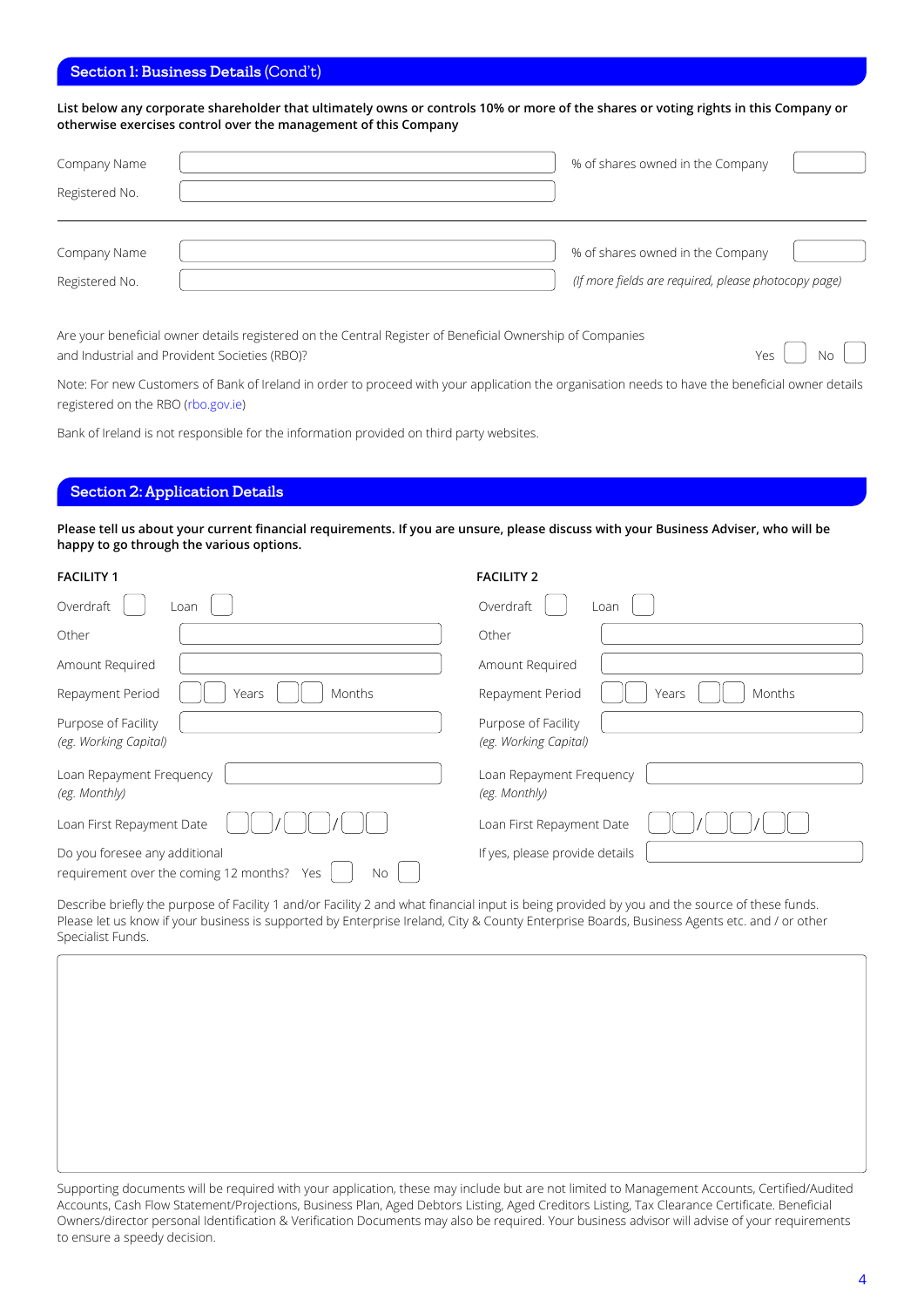#### Section 3: Authorisation And Information/Notifications On Use Of Personal Data

This form must be completed and signed in order to progress your application.

Addendum form(s) for personal details where required will also be required to be completed and signed by the individual.

#### **Consents required under consumer legislation**

**The information supplied on this application will be used for the purpose of providing the business with the service requested. By supplying the Bank with personal home or work telephone or email address consent is being given to Bank of Ireland to use these contact details in connection with this request.** 



If you do not provide your consent the Bank may not be able to contact you in relation to this application and any subsequent service we may provide.

#### **Data Protection:**

I/We understand that – unless the Bank has told me/us differently - the provision of personal details to the Bank for the purposes of this application is a contractual requirement and/or necessary for the Bank to comply with its legal obligations. By signing this form, I/we acknowledge that I/we have read Bank of Ireland's Data Privacy Summary provided with this application. Please note that more detailed information is available in the full Bank of Ireland Data Privacy Notice which is available on request or at [bankofireland.com/privacy](http://bankofireland.com/privacy). This notice is a guide to how the Bank of Ireland Group processes personal data.

#### **Marketing Preferences**

Please note that if you are an existing Bank of Ireland Group customer, we will continue to respect your marketing preferences with us.

If for any reason you do not want to be contacted for marketing purposes by us, please contact us on 01 688 3674.

If you are not already a Bank of Ireland Group customer we will not contact you for marketing purposes unless you tell us you would like to be contacted. You can let us know this by contacting us on 01 688 3674.

#### **To the Bank of Ireland Group**

- 1. Where this application is an application for facilities, I/we confirm that l/we am/are not less than 18 years of age.
- 2. I/we certify the accuracy of the information in the event of any future applications by me/us (whether oral or written) for a facility, unless l/we expressly advise you to the contrary at the time of any such future application.
- 3. I/We understand if the loan I/we apply for involves the Strategic Banking Corporation of Ireland (SBCI) it will be necessary to share the information (including personal information) collected about me/us for the purposes of this application with the SBCI, and for the Bank to access and process the information (including personal information) collected about me/us by the SBCI. The processing and sharing of such information is based on the following
	- (a) it being necessary for the purposes of the Bank's legitimate interests,
	- (b) it being necessary in order to take steps so that your application for this loan can be considered before a loan agreement can be entered into between us.
- 4. Please read the Personal Data Notice from the Strategic Banking Corporation of Ireland set out below.
- 5. As part of the application process and ongoing loan management I/we understand you will carry out credit checks and share information with the Irish Credit Bureau or other credit reference agencies. I/we understand they will keep a record of this information and may give it to other financial institutions that I/we apply to for credit facilities. I/we confirm I/we have read the Notice from the Irish Credit Bureau set out below.
- 6. In the event of a facility being approved by the Bank and accepted by me/us and following a request to drawdown the facility by me/us, I/we authorise the Bank to make the facility available and to put the appropriate repayment schedule into effect.
- 7. I/We agree that the facility (and any other facilities as may be granted by the Bank at your discretion) shall be subject to the terms and conditions and specific provisions detailed in the Bank's Credit Agreement, once issued.

#### **SIGNATURES**

| Applicant 1 | Date |  |
|-------------|------|--|
| Applicant 2 | Date |  |
| Applicant 3 | Date |  |
| Applicant 4 | Date |  |
|             |      |  |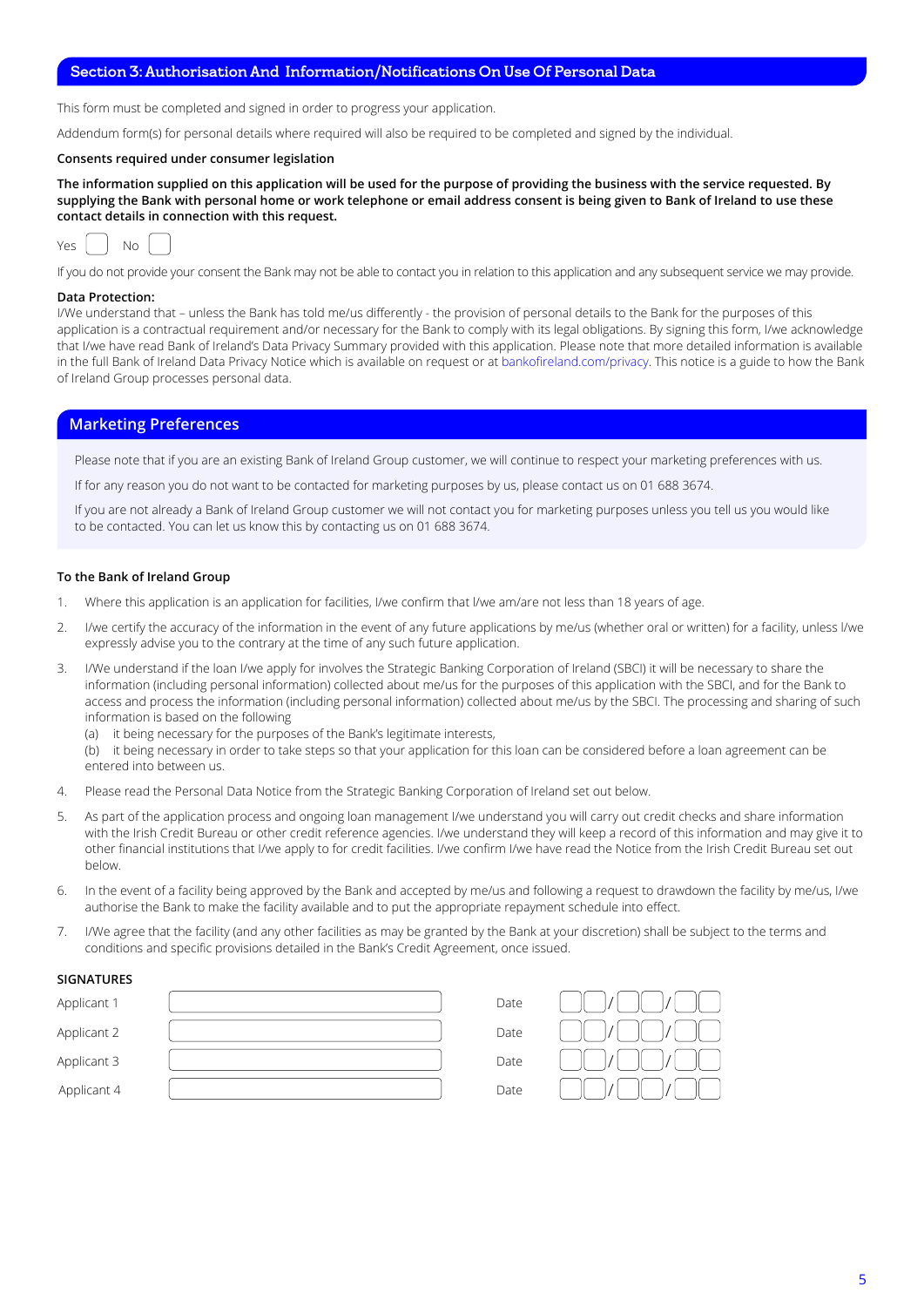**WARNING: If you do not meet the repayment on your credit facility agreement, your account will go into arrears. This may affect your credit rating, which may limit your ability to access credit in the future.**

#### **WARNING: You may have to pay charges if you repay early, in full or in part, a fixed-rate credit facility.**

#### **CREDIT REFERENCE AGENCIES**

As part of the application process and ongoing loan management we will carry out credit checks and share information with the Central Credit Register (CCR) and/or other credit reference agencies. Those agencies may keep a record of this information and may give it to other financial institutions that you apply to for credit facilities.

#### **PERSONAL DATA NOTICE FROM THE STRATEGIC BANKING CORPORATION OF IRELAND**

The information, including personal data, provided on this application may be disclosed by the Bank to the Strategic Banking Corporation of Ireland ("SBCI") for the purposes of: (i) determining eligibility for the particular SBCI Scheme; (ii) anti-money laundering / financing of terrorism or fraud; (iii) the Bank and SBCI's reporting functions in accordance with the Scheme; and (iv) conducting relevant surveys by or on behalf of the SBCI. Such processing is undertaken pursuant to the SBCI's statutory purposes and in relation to personal data that it obtains, the SBCI acts as data controller for the purposes of applicable data protection law. The SBCI may also disclose the information to its respective advisors, contracted parties, delegates and agents, and the SBCI's own funders (details of which are available at: [sbci.gov.ie](http://sbci.gov.ie)/). For further information on how the SBCI handles personal data, including information about your data protection rights (in respect of the SBCI) and the contact details of the SBCI's data protection officer, please refer to the SBCI's data protection statement which is available at: [sbci.gov.ie](http://sbci.gov.ie)